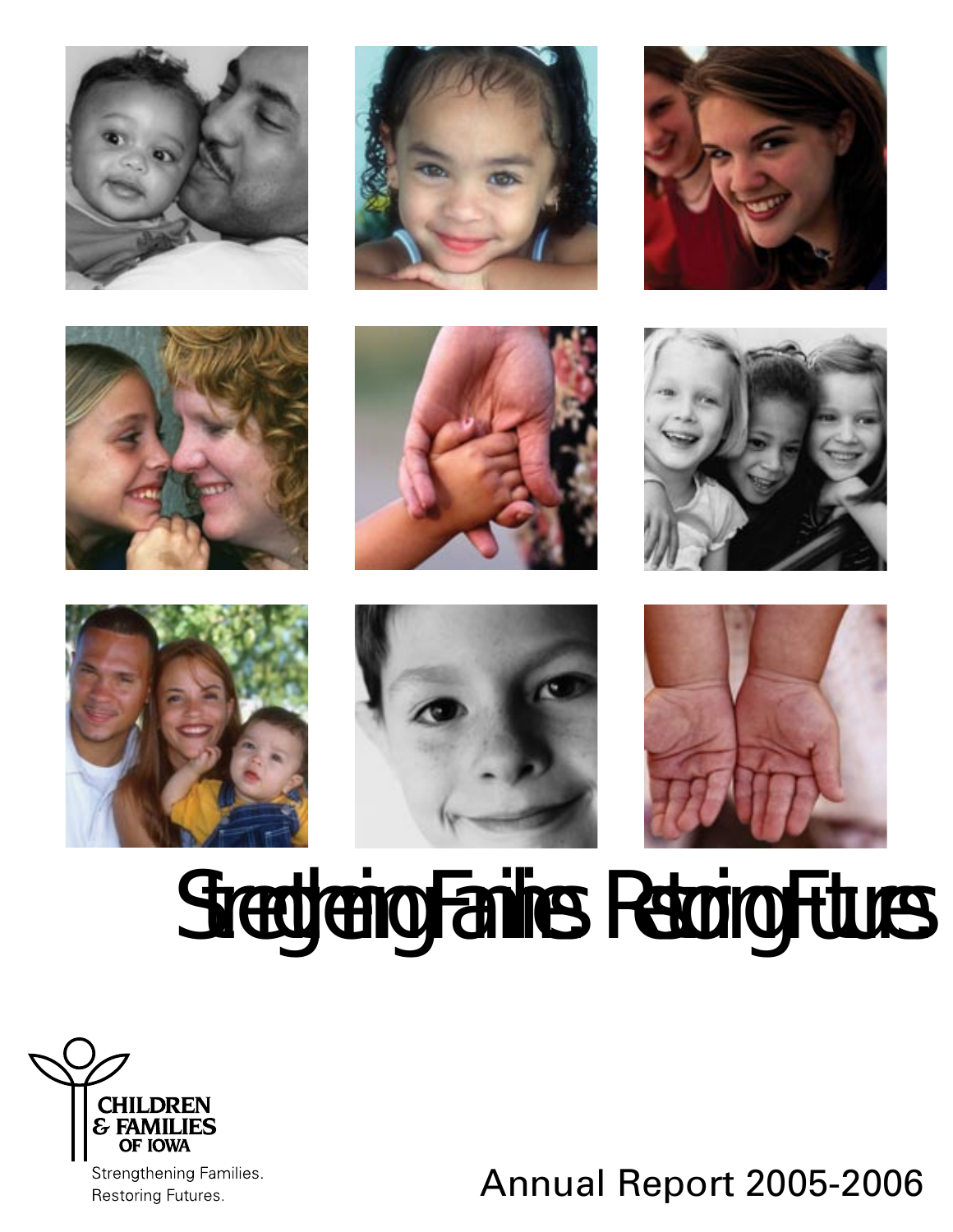### **In fiscal year 2005-2006, Children & Families of Iowa touched the lives of 17,677 people in 96 counties across Iowa.**



Children & Families of Iowa Office Locations

■ Counties served by Children & Families of Iowa in 2004-2005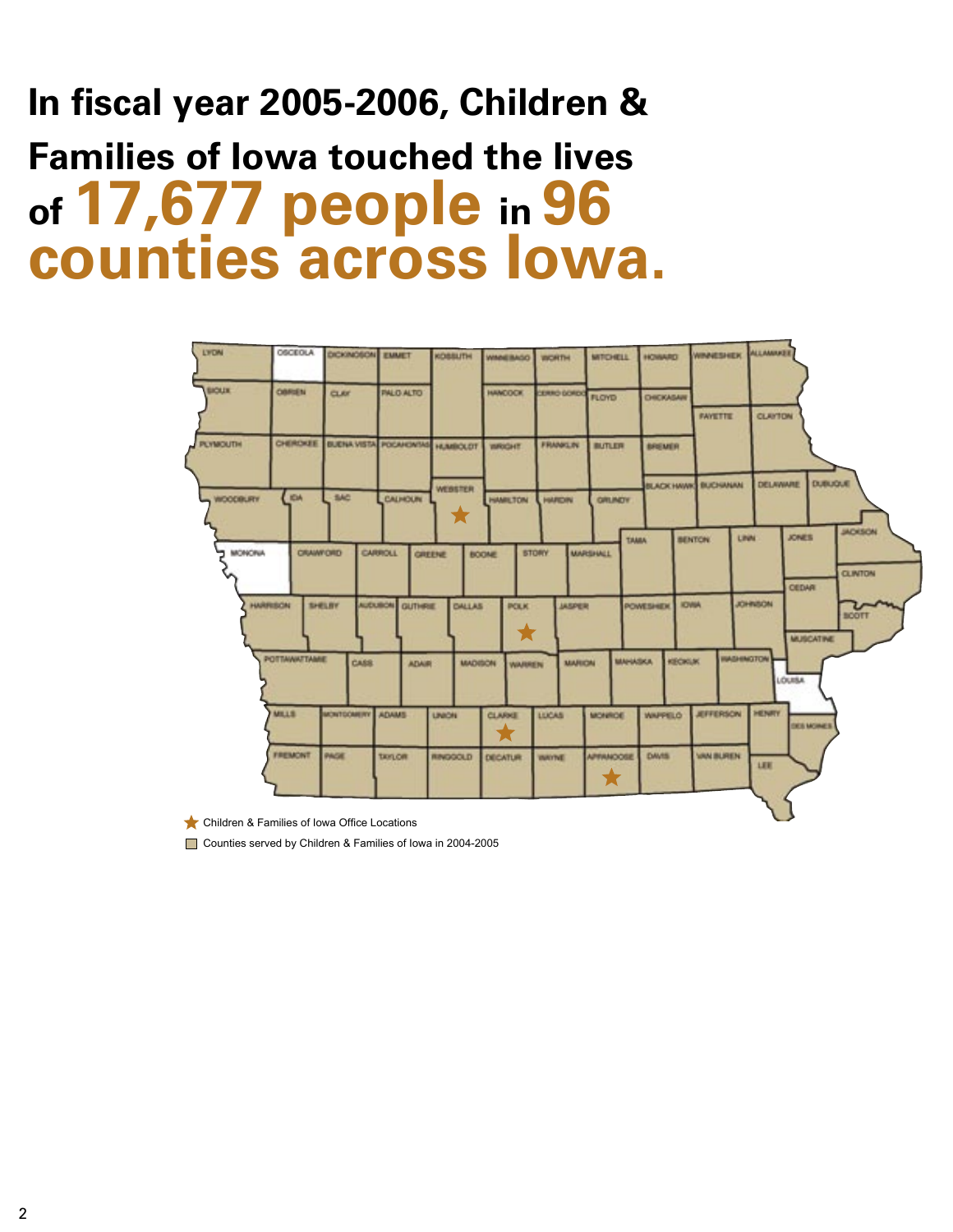# *Strengthening Families. Restoring Futures.*

### Table of Contents

| <b>Letter from the Executive Director</b>                              | page 2  |
|------------------------------------------------------------------------|---------|
| <b>Year in Review</b>                                                  | page 3  |
| <b>Children &amp; Families of Iowa Board of Directors</b>              | page 4  |
| <b>Children &amp; Families of Iowa Programs</b>                        |         |
| <b>Supporting Victims of Domestic Violence</b>                         | page 5  |
| <b>Creating Safe Homes for Children</b>                                | page 6  |
| <b>Restoring Futures for Troubled Teens</b>                            | page 7  |
| <b>Preparing Children to Succeed</b>                                   | page 8  |
| <b>Helping People Make Healthy Choices</b>                             | page 9  |
| <b>Foundation for Children &amp; Families of lowa</b>                  |         |
| Message from the Director of Development                               | page 10 |
| Foundation for Children & Families of Iowa<br><b>Board of Trustees</b> | page 11 |
| Foundation for Children & Families of Iowa Activities                  | page 12 |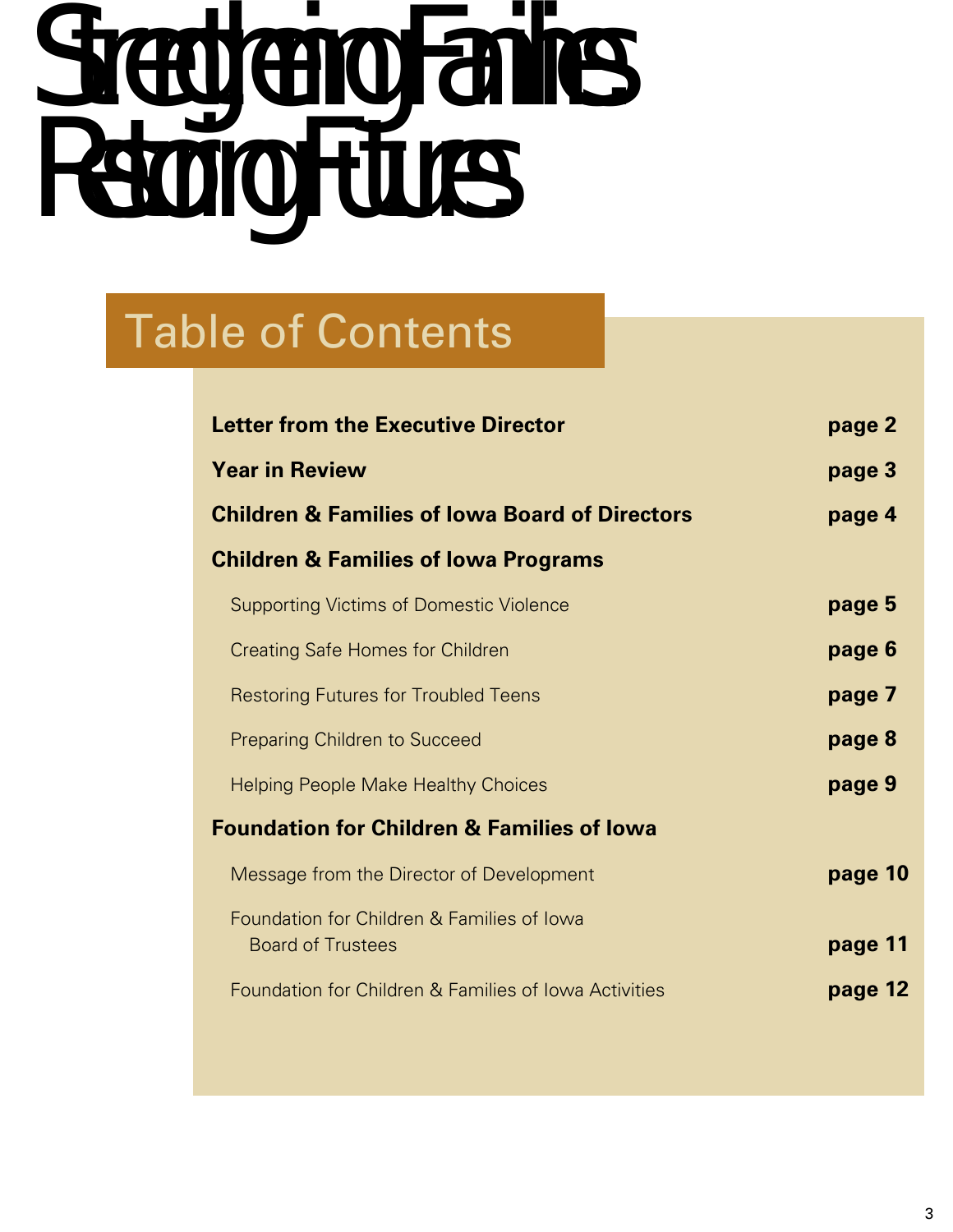

Gloria Gray with kids at the Child Development Center **photo by Kara Heinzig** photo by Kara Heinzig

# *Dear Friends,*

Investing in people − that is what we do at Children & Families of Iowa. We invest in people because we know that beneath all the dust and grime that life can leave on a person lies someone with hopes and dreams. At Children & Families of Iowa, we help people wipe away the worst of life's residue to find the strength to follow those dreams.

Throughout this report you will see what Children & Families of Iowa did, how we did, and who helped us during fiscal year 2006. We are proud to have served thousands of children and families from across Iowa last year. Our caring, diligent, talented staff of nearly 250 people work with some of Iowa's most vulnerable people. We are truly blessed to have so many talented and skilled staff who are committed to making a positive difference in the lives of those we serve.

Thousands of friends and supporters helped Children & Families of Iowa have another good year, a productive year, strengthening families and restoring futures. This year, we took many steps to make our programs more responsive to the needs of our clients and our communities:

- Children & Families of Iowa began a partnership with SCAVO Alternative High School to operate Teddy Bear Town, which provides infant and toddler childcare to parenting teens so they can complete their high school education. •
- We formalized our work with older foster kids as they came together to form elevate  $tm$ , an •

advocacy group made up of teens who help educate others about foster care for teens and recruit more foster homes for teens.

- Children & Families of Iowa's Family Violence Center opened a new transitional housing project for victims of domestic violence, helping to ensure victims have the support, skills and resources they need to establish and maintain violence-free lives. •
- We completed a year long re-accreditation study, and have recently learned that our reaccreditation has been approved by the Council on Accreditation for Children and Family Services. •

So, another year has gone by, and our work continues, with determination and commitment to our mission: to improve the well-being of children and support the healthy development of families. The ongoing support of caring board members, donors, volunteers and employees enables us to achieve our mission and make a real difference in the lives we touch. Please take a look at this annual report and visit our web site to learn more about our services. Surely, one of them will speak to you. And, when it does, we hope you will join us in our mission to serve. Thank you very much for your wonderful support!

> **GLORIA GRAY** Executive Director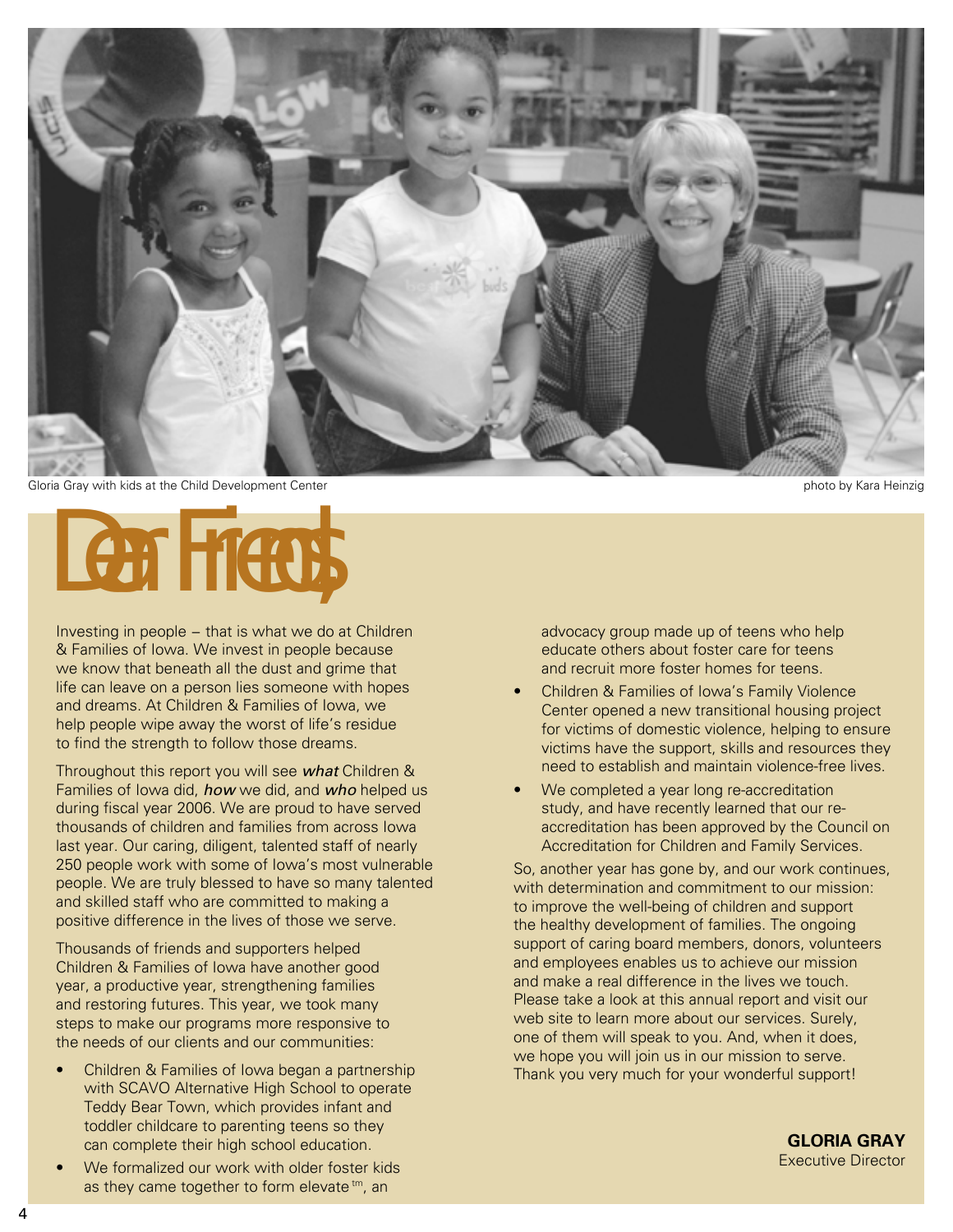# *Year in Review*

Children & Families of Iowa is committed to helping at-risk children and families **learn to help themselves.** Our programs make an **impact in our communities** and a **difference in the lives** of thousands of Iowans every year.



#### **Revenues and Sources of Support (Fiscal Year 2005-2006)\***

| <b>Purchase of Service</b>       | \$4,228,509 | 44.71% |
|----------------------------------|-------------|--------|
| Grants                           | 2,441,083   | 25.81% |
| <b>Third Party / Client Fees</b> | 1,494,927   | 15.81% |
| United Way of Central Iowa       | 782,535     | 8.27%  |
| Support from Foundation for CFI  | 425,000     | 4.49%  |
| Contributions**                  | 29,569      | 0.31%  |
| Miscellaneous***                 | 55,217      | 0.58%  |
| <b>Total Revenue</b>             | 9,456,870   | 100%   |

### **\$0.88 of every dollar** received

by CFI is spent on providing direct services to our clients.

These figures are unaudited. You may request a copy of audited financial statements by contacting our Administrative Offices after October 31, 2006.

\*\* Includes local United Ways (not United Way of Central Iowa) and various community chests.

\*\*\* Includes various incomes such as interest income, conference incomes, T-shirt sales and other special gifts.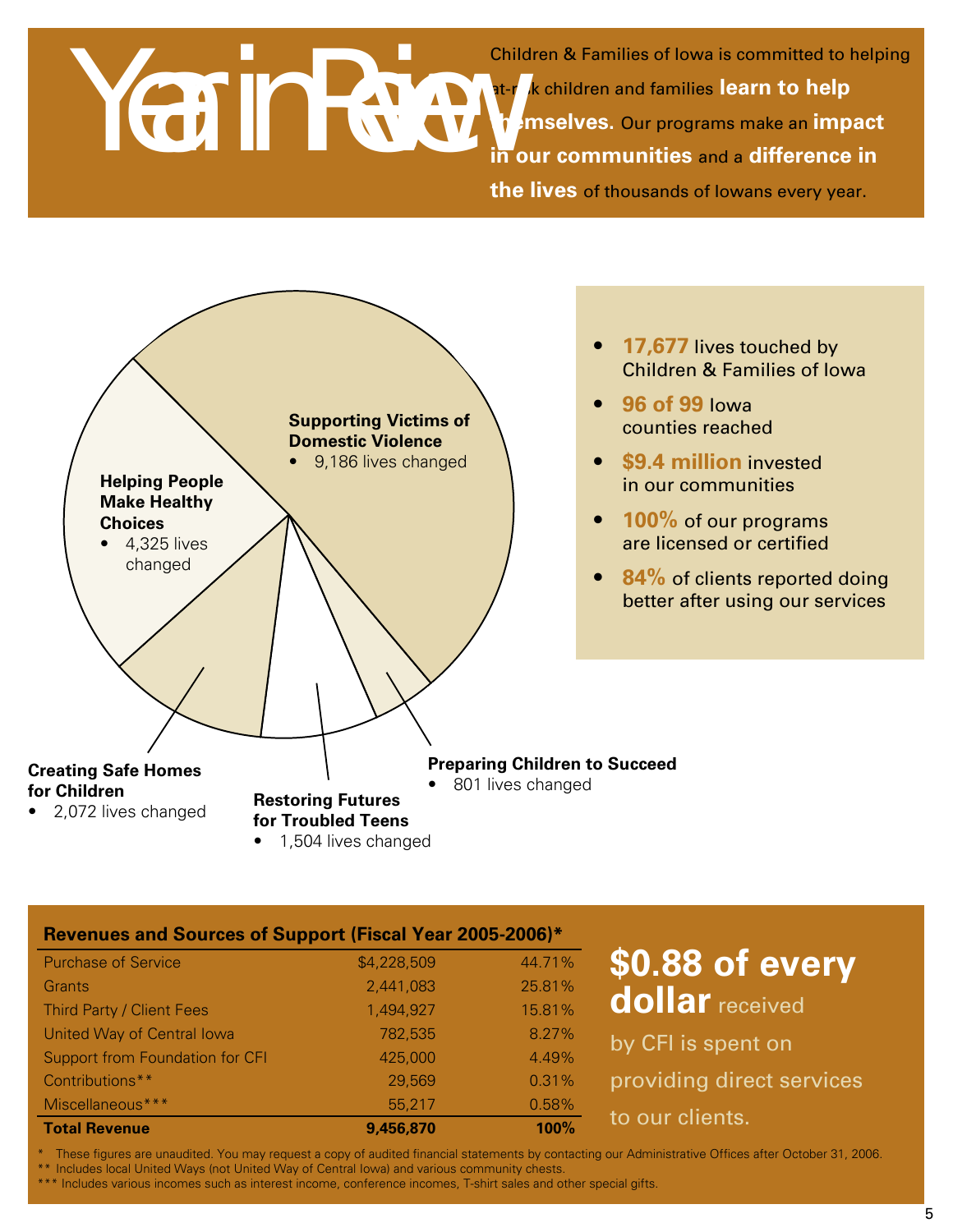## *Children & Families of lowa Board of Directors, 2005-2006*

### **EXECUTIVE COMMITTEE**

**President** Joan M. Fletcher Dickinson Law Firm

**Treasurer** Chris Anderson RSM McGladrey, Inc.

**Secretary** Sheryl Barnes Mercy Medical Center

**Vice President, Strategic Planning** Steve Ballenger

Pioneer Hi-Bred International

#### **Vice President, Advocacy**

N. Brian Gentry Wells Fargo Bank

**Vice President, Board Development** John A. Templer, Jr. Whitfield & Eddy, PLC

**Vice President, Audit** James P. Brannen FBL Financial Group

**Past President** Helen Adams Dickinson Law Firm

### **BOARD MEMBERS**

Kathy Baker Jaymie Banks Iowa Foundation for Medical Care Jim Crawford Principal Financial Group Charles A. Haas Greenwood Investors Carl Harris Insurance Strategies Consulting, LLC Sara K. Jorgensen **Deloitte** Ed Kenny Life Care Services

Sam Kollath AXA Advisors, LLC Steve Meyer Hy-Vee, Inc. Kate Murphy Iowa Department of Transportation Rita M. Perea Legacy Leadership Solutions Consulting Group Andre Renaud II Iowa Foundation for Medical Care Georgia Spurgeon MidAmerican Energy Holdings Co.



Strengthening Families. Restoring Futures.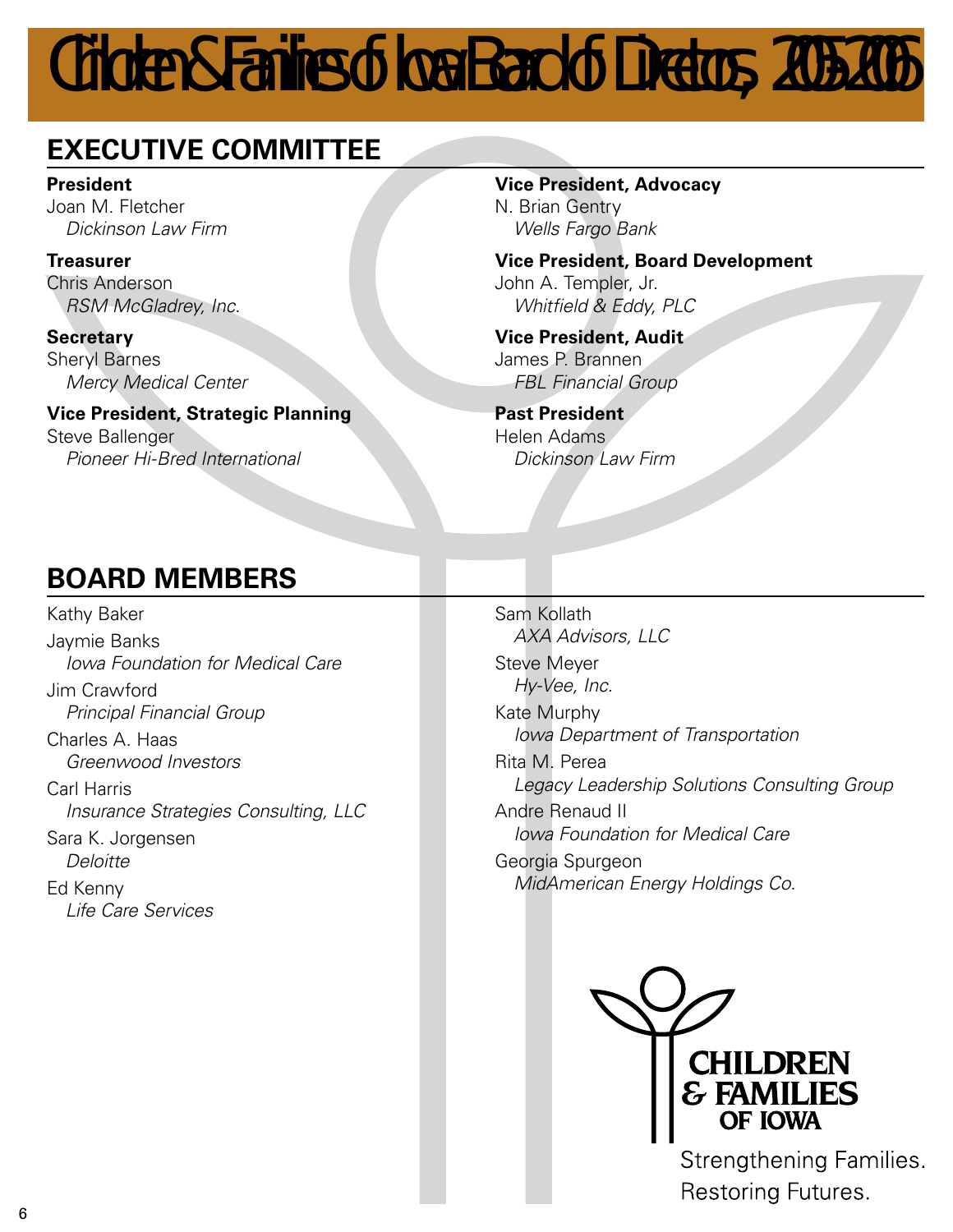# *Supporting Victims of Domestic Violence* 9,186 lives changed. \$1,449,234 invested.



photo by Kara Heinzig

A safe place to stay. Help getting on your feet. A supportive voice to count on.

This is what Children & Families of Iowa's programs for Victims of Domestic Violence mean to thousands of women, men and children every year.

Domestic violence is a serious problem in Iowa. The Iowa Coalition Against Domestic Violence indicates that as many as 40,000 Iowa women will be victimized in their homes this year by someone they love.

At Children & Families of Iowa, we work hard to reach out to victims and help build violencefree homes and communities. Through shelter, outreach, community presentations and batterers education programs, these programs are truly making an impact for victims of domestic violence across Iowa.

Since the Family Violence Center's Compass Project was started in June 2006, four families have been handed the keys to apartments of their own to begin building lives free from violence.

#### **FAMILY VIOLENCE CENTER Shelter**

The Family Violence Center provides safe shelter to victims and their children. This 62-bed facility is the only certified domestic abuse shelter in Polk County and the largest in Iowa.

#### **Outreach**

Certified Outreach Advocates provide support groups, skill-building classes, legal and medical advocacy and other outreach services to victims in the community.

#### **Hotlines**

The Family Violence Center hosts the Iowa Domestic Abuse Hotline and the Des Moines Domestic Violence Hotline. Through this service we provide crisis counseling, information and referrals to over 7,000 callers every year.

#### **Compass Project**

A new service that began in June 2006, the Compass Project helps survivors of domestic violence establish and maintain violence-free, independent lives through skill-building classes and affordable housing.

#### **DOMESTIC ABUSE INTERVENTION SERVICES**

Domestic Abuse Intervention Services (DAIS) provides Batterers Education in Fort Dodge, holding abusers accountable for their actions and helping them to change their abusive patterns of thought and behavior.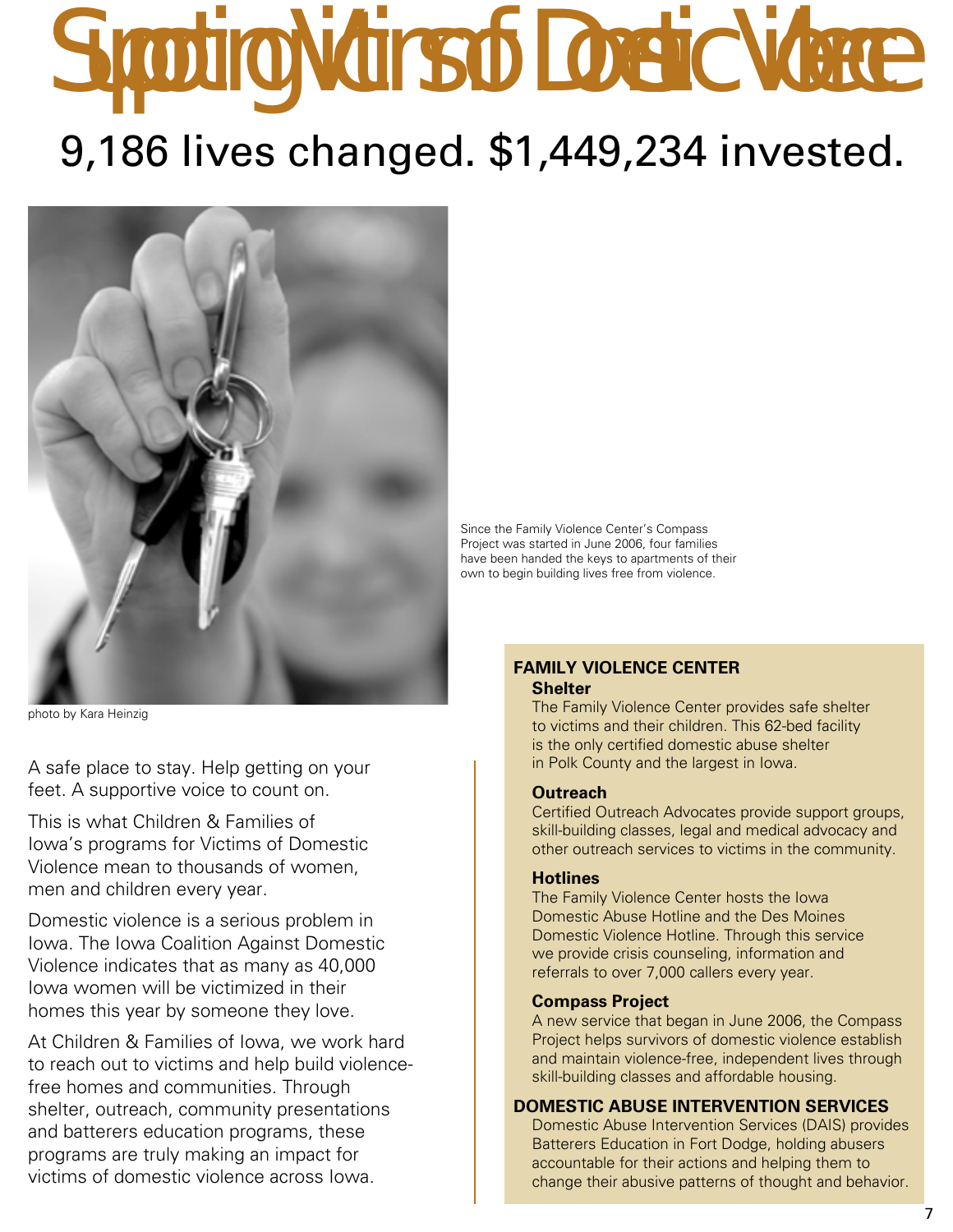# *Creating Safe Homes for Children* 2,072 lives changed. \$2,624,495 invested.



photo by Kara Heinzig

Tammy Mahan (top left) works in CFI's Foster and Adoption program. The Mahan family recently expanded their family when they adopted Alex (middle) and Rebecca (far right). Also pictured are her husband, Mitchell (with Alex) and daughter, Lydia (bottom left).

Since 1999, Iowa's child abuse rate has skyrocketed by 60 percent, according to the Iowa Department of Human Services. Approximately 4,300 of Iowa's most vulnerable children are waiting for a safe place to call home right now.

We know that strong families make strong communities. That's why we work with families across the state to create safer homes for children.

Children & Families of Iowa provides a comprehensive system of foster care and adoption services so that a safe, supportive home is available when a child needs one.

Last year we provided a warm bed and safe home to 666 children and helped to strengthen 752 families.

#### **FOSTER CARE SERVICES**

Foster Care Services find safe, stable, nurturing foster homes for children and teens who cannot remain in their own homes. In addition to providing licensing and training services, we also conduct homestudies and provide a variety of support groups and resources for foster care families.

#### **FOREVER FAMILIES**

Children & Families of Iowa helps to find supportive, safe, adoptive homes for children with special needs. Through this program, we conduct homestudies and provide support for families before, during and after adoption.

#### **INTERNATIONAL ADOPTION**

Children from all over the world find loving homes through our International Adoption program. We help prepare families who want to adopt children from other countries, conduct homestudies and connect them with resources to make their adoption successful.

#### **elevate tm**

**elevate**<sup>tm</sup> is a group of young people who advocate for foster care and adoptive teens by sharing their personal stories of hope. By inspiring others to new levels of understanding and compassion to their life connection needs, **elevate tm** also seeks to find homes for teens currently in the foster care system.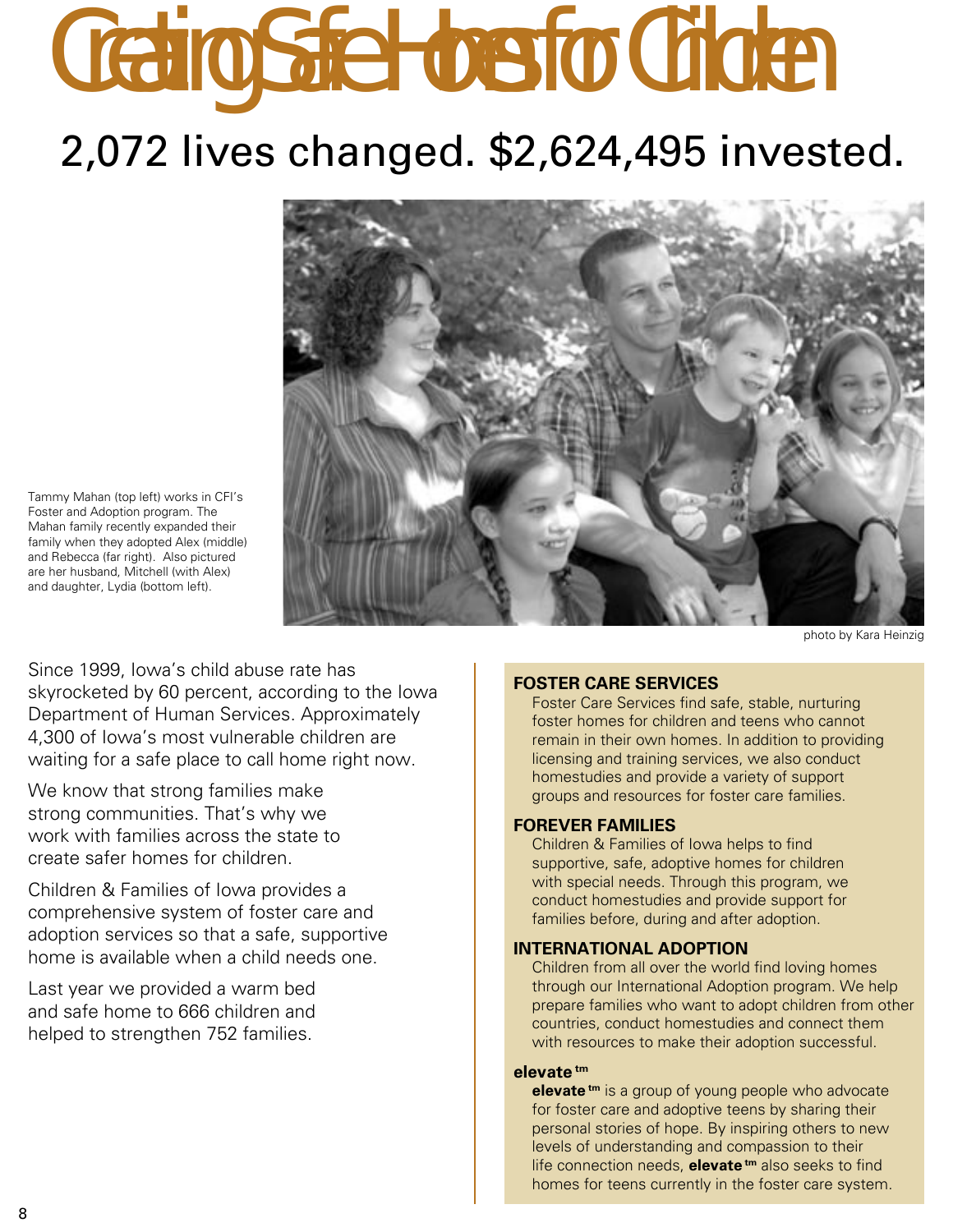# *Restoring Futures for Troubled Teens* 1,504 lives changed. \$2,416,164 invested.



photo by Kara Heinzig

Children & Families of Iowa's Residential Treatment Facilities help teens with behavioral and emotional disorders find the paths to new lives. Staff pictured (left to right) are Alma Brkic, Dale Olson, Ellen Folkers-Jenkins and Amy Ziegenhorn. Amy and Dale are supervisors at Farrand House and Ten-Eleven, respectively.

Teens are faced with tough challenges today. Drug and alcohol abuse, poor mental health and behavioral and emotional issues can take over the lives of teens and rob them of their futures.

Teens with histories of abuse, addiction and mental and behavioral health need intervention to help them recognize and address their destructive behaviors. Without intervention, they are at higher risk of becoming teenaged parents, developing addictions to drugs and alcohol and escalated involvement with the justice system.

Children & Families of Iowa's programs for Troubled Teens help teens make positive choices for their futures. From intensive residential treatment to support groups in the community, we provide a comprehensive system to help teens wherever they are on their paths to brighter tomorrows.

#### **CORNERSTONE RECOVERY**

Cornerstone Recovery is a family-based treatment program that provides residential, outpatient, day treatment and aftercare services for teens struggling with substance abuse and mental health problems.

#### **RESIDENTIAL TREATMENT**

Children & Families of Iowa's Residential Treatment Facilities provide a structured, therapeutic environment for teens who have found themselves on the wrong paths in life. The teens we serve have behavioral issues severe enough that they cannot remain at home. Children & Families of Iowa operates two Residential Treatment Facilities − Farrand House, for girls and Ten-Eleven for boys.

#### **TRACKING AND MONITORING**

Through this program, Children & Families of Iowa helps teens referred by the Polk County Juvenile Court learn to live successfully in their homes and the community by focusing on accountability, skill-building and family involvement.

#### **REGIONAL SERVICES FOR TROUBLED TEENS**

Children & Families of Iowa offers a variety of regional services for teens that are designed to address community-specific issues. These services include skill-building, support groups and the Teen Intervention Program.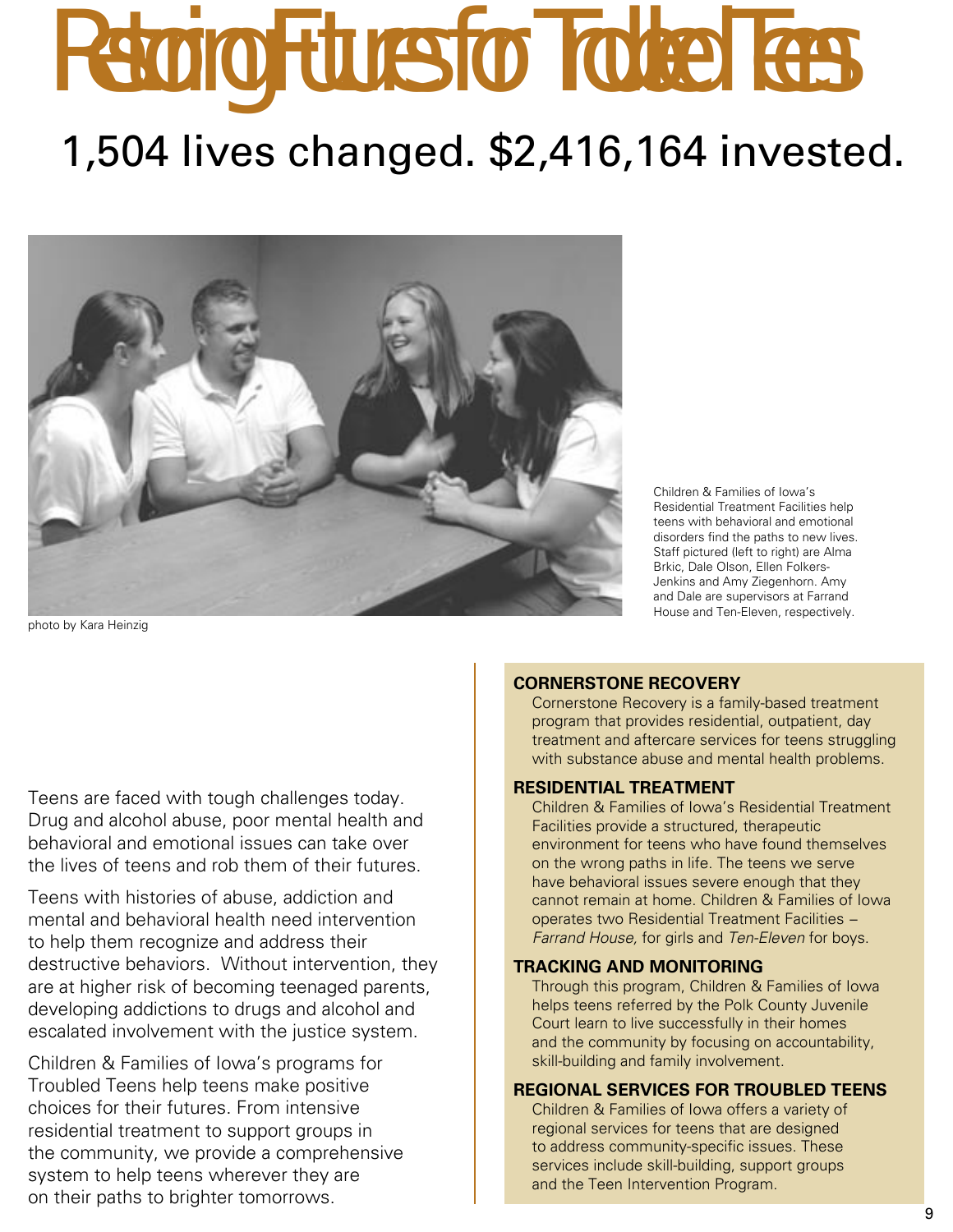# *Preparing Children to Succeed* 801 lives changed. \$1,392,193 invested.



photo by Kara Heinzig

According to the Governor's Childcare and Early Education Task Force, Iowa leads the nation in the percentage of parents who must work to support their family. A vast majority of Iowa's families need regular childcare of some kind.

Unfortunately, many families cannot afford high quality childcare that provides stimulating, supportive and safe environments for their children. This is particularly troubling for families living in poverty - such environments have been shown to have lasting positive cognitive and social effects for children.

Children & Families of Iowa's Childcare Resources provide quality childcare to some of Central Iowa's most vulnerable children. Accredited and effective, we are helping prepare children today to succeed tomorrow.

Children at the Child Development Center don't just play all day − they participate in fun activities designed to build their minds, bodies and social skills so they are prepared to succeed in school and in life.

#### **CHILD DEVELOPMENT CENTER**

Children & Families of Iowa's Child Development Center is a nationally-accredited program that provides quality, affordable childcare for children ages 2-12. Qualified, caring staff provide activities that stimulate young minds.

#### **THERAPEUTIC CHILDCARE PROGRAM**

Therapeutic Childcare provides intensive childcare for children ages 2-6 with severe emotional and behavioral disorders. This program fosters healthy social and emotional development so children can learn and socialize more successfully.

#### **FAMILY CHILDCARE HOMES**

Children & Families of Iowa offers a network of registered and Child-Net certified Family Childcare Homes where infants and young children receive safe, nurturing childcare.

#### **TEDDY BEAR TOWN**

Teddy Bear Town provides on-site care for infants and toddlers at SCAVO Alternative High School during school hours so teenaged parents can complete their high school education.

#### **FAMILY RESPITE**

This program provides families at risk of abuse or neglect a brief "break" until their lives are back in order.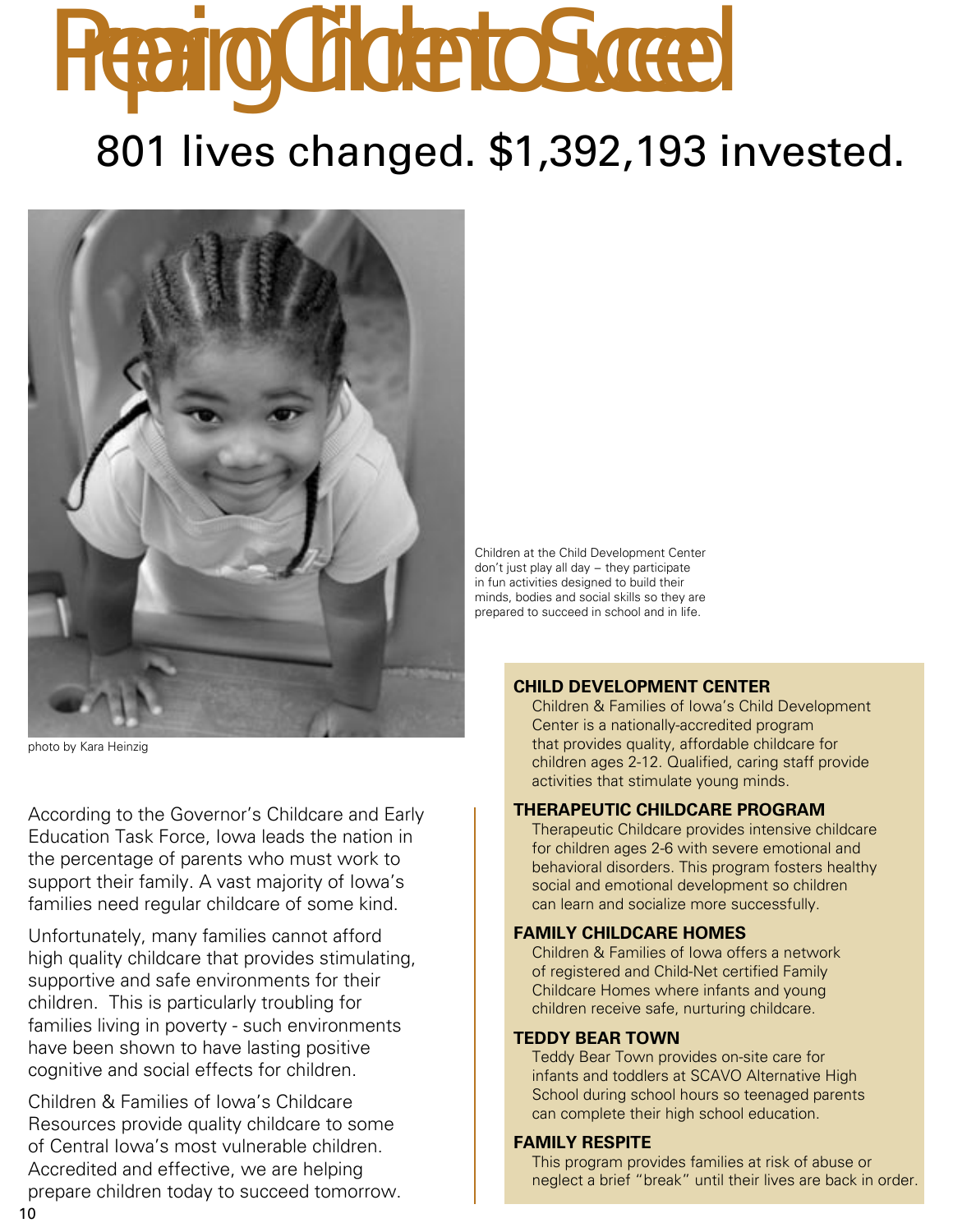## *Helping People Make Healthy Choices* 4,325 lives changed. \$837,748 invested.

Children & Families of Iowa's Therapy Services help families and individuals across Iowa make healthy decisions about relationships and emotional health. Tammera Bibbins is a therapist at Children & Families of Iowa in Des Moines.

photo by Amanda Acton

Thousands of Iowa's children suffer from serious mental, emotional and behavioral disorders. Every year that these children go undiagnosed or untreated increases their risk for failure in school, addiction, family violence and juvenile delinquency.

According to the U.S. Surgeon General, about 28 percent of adults have a diagnosable mental or addictive disorder, but only about one-third of those adults get the care they need.

In addition to individual work and social problems, poor mental health can affect a person's physical health. It can also wreak havoc on a family's ability to provide a stable, nurturing environment for its members.

Families and individuals struggling with mental health problems need a supportive environment to turn to. That's where Children & Families of Iowa comes in - we offer a number of solutions to help individuals make healthy choices and help families stay strong.

#### **THERAPY SERVICES**

Children & Families of Iowa's Therapy Services offer a solution-focused approach to helping children, adults and families make healthier choices and positive changes in their lives. Therapy Services is a nationally accredited program provided by highly trained, experienced mental health professionals.

#### **IN-HOME COUNSELING**

In-Home Counseling services help at-risk families develop goals, structure and a positive living environment that is healthy for all family members. In-home workers use a family-centered focus to help families referred by DHS stay together and prevent foster home placements.

#### **FINANCIAL MANAGEMENT SERVICES**

Financial Management Services works to ensure that clients' basic needs are met, allowing them to live as independently as possible and helping them to become more self-sufficient. Many clients face issues that can affect their ability to manage their financial obligations, such as substance abuse or mental health issues. In addition, minors, the elderly and other populations who are at risk of being financially exploited utilize these services.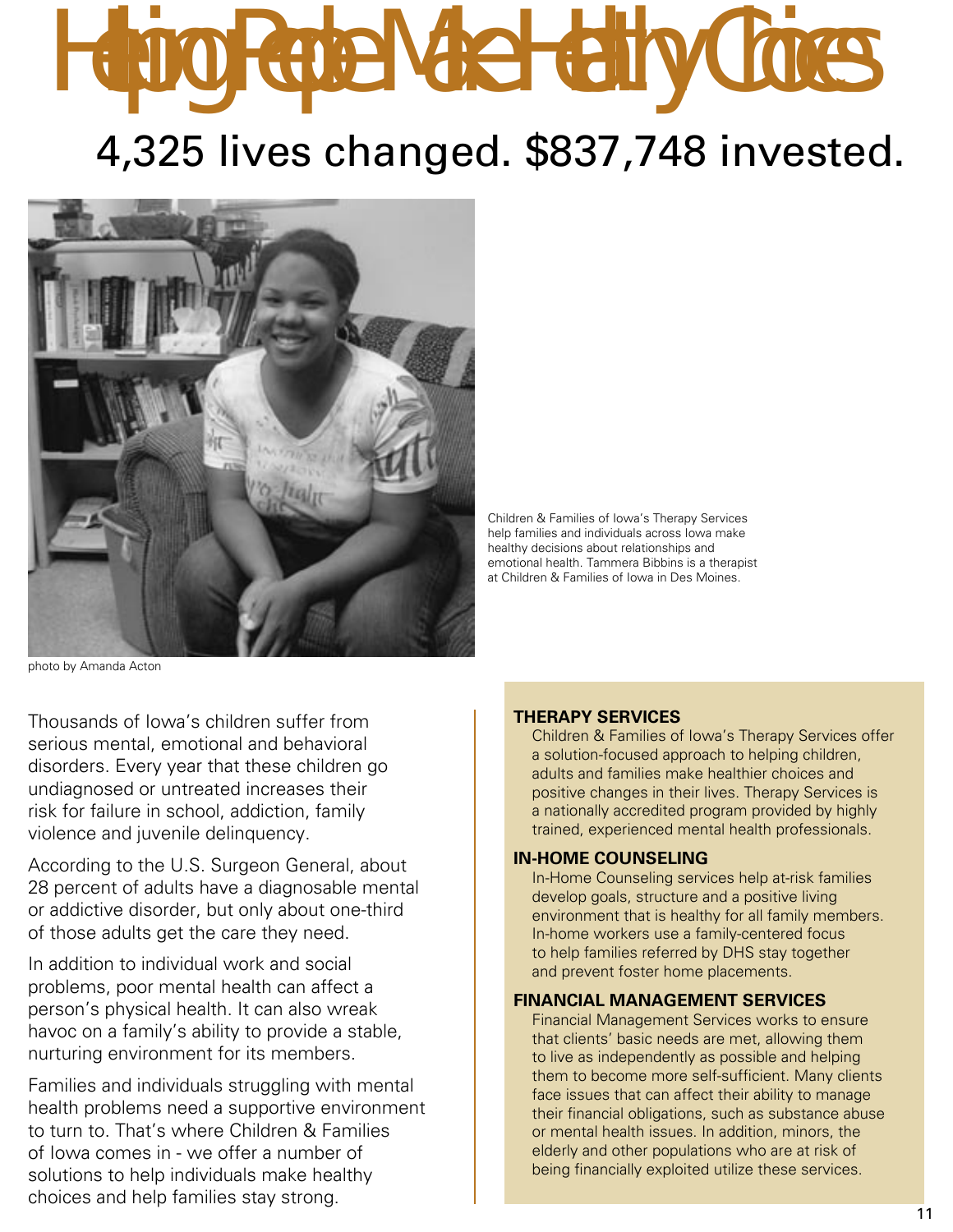#### Dear Friends,

I believe truly that it is up to each of us to make the world around us a better place. I am constantly amazed and inspired by the people I meet every day who step forward to help others who are at rough points in their lives. It is such a wonderful feeling to be able to see the impact their gifts have on lives of people they will probably never meet.

The Foundation for Children & Families of Iowa is responsible for raising the financial support and public awareness needed so that Children & Families of Iowa can continue offering its many community programs. Last year, through the support of many generous supporters, the Foundation reached 109% of its fundraising goal. Our media partners helped us get the word out about our programs and the issues faced by our clients. We were also able to expand our domestic violence program to include transitional housing through a capital campaign that went above and beyond our usual fundraising activities.

Every one of us has experienced a time when we needed help from someone – a friend, family member or neighbor. At Children & Families of Iowa we meet people every day who are at this point in their lives. It is the generosity of the thousands of people who donate to Children & Families of Iowa who make the work we do possible. Even small donations can mean the world to someone with nowhere else to turn.

Chances are you are receiving this annual report because you have invested in Iowa's children and families through Children & Families of Iowa. Thank you for making a lasting impact and investing in Iowa's future.

As we enter another year, I promise that at Children & Families of Iowa we will continue our heritage (all 118 years of it) of being outstanding stewards of the gifts we receive. With your help, Children & Families of Iowa will continue to make a lasting impact in the lives of the children and families we serve each day.

> **SHEILA KINMAN** Director of Development



Sheila Kinman with in-kind donations. The photo by Kara Heinzig

### *lt is up to each of us to contribute something to this wonderful world.*

Eve Arden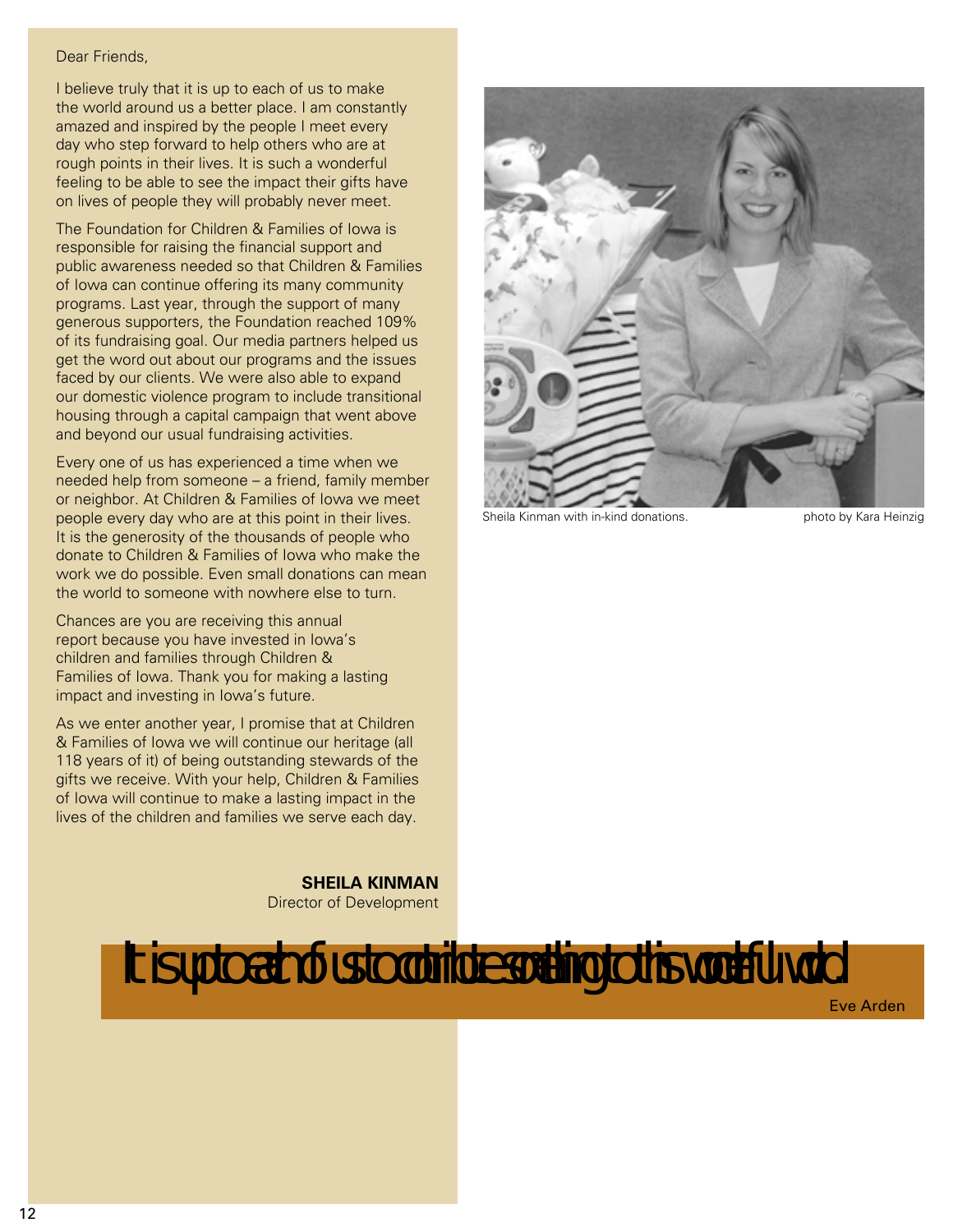### *Foundation for Children & Families of lowa Board of Trustees, 2005-2006*

### **EXECUTIVE COMMITTEE**

#### **President**

Sharon Krause Krause Gentle

#### **President Elect**

Barrie Christman Principal Bank

**Treasurer** Tim Quick Wells Fargo Bank

**Secretary** Steve Ellingboe Select Networks

**Vice President, Board Development** Vicki Hedlin

#### **Vice President, Planned Giving & Endowment** Gloria Filean

**Vice President, Events** Stephanie Burrows

**Vice President, Investments** Cliff Swartz Brick Gentry Law Firm

**Vice President, Marketing** Allen Shafer Great Western Bank

**Past President** Susie Rissman

### **BOARD MEMBERS**

Jan Beckstrom GuideOne Insurance Michelle Durand-Adams Paul Jennings Advantage Financial Consulting Al Mataloni Arthur J. Gallagher & Co Dave Milligan West Bank Deb Mitchell Iowa Realty

Sheryl Rinker Strategic America Pat Rounds Rounds & Associates Melanee Stanbrough Iowa Realty Randy Tennison Jordan Creek Town Center Susan Triplett Triplett Office Essentials Corp. Lori Wiederin Holmes Murphy & Associates, Inc.

## *Children & Families of lowa Advisory Board*

James S. Cownie Joan Kuyper Farver H. Lynn Horak G. David Hurd

Gary Kirke William C. Knapp Bob Larson Marvin Pomerantz Governor Robert D. Ray Connie Wimer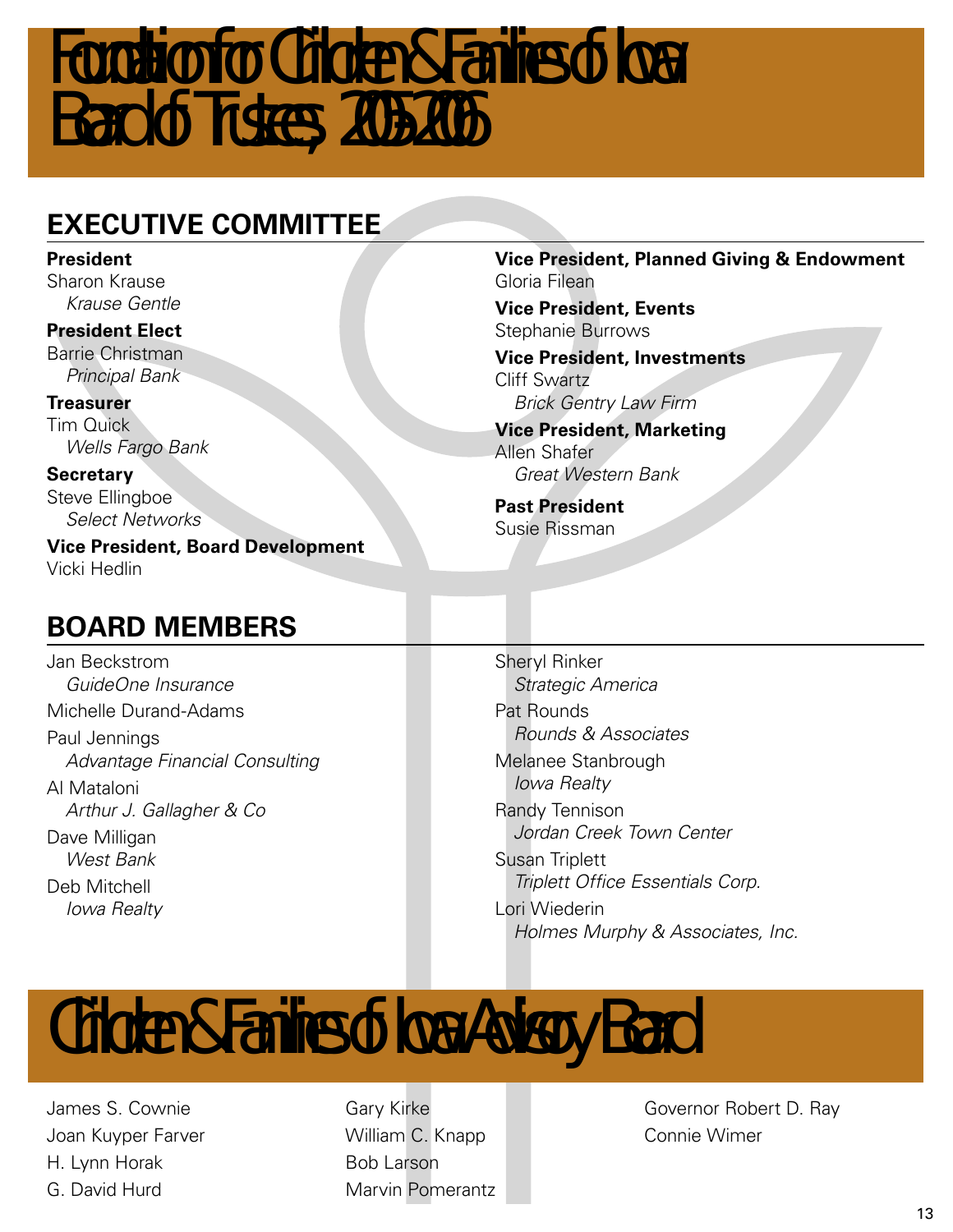## *Foundation for Children & Families of lowa Activities* \$4,596,378 raised.

#### **GRANTS**

The Foundation for Children & Families of Iowa receives grants from a variety of community, family and corporate foundations, as well as public grants at the city, county, state and federal level. In all, the Foundation raised over \$2.7 million in grants in fiscal year 2005-2006.

#### **UNITED WAY**

The support of the United Way is an important part of ensuring the continued operation of our programs. The United Way supports many of our programs, including the Child Development Center, Therapeutic Child Care, Therapy Services and the Family Violence Center, providing almost \$815,00 in support last year.

#### **IN-KIND DONATIONS**

Every month, the Foundation for Children & Families of Iowa receives hundreds of dollars worth of in-kind donations such as clothing, school supplies, baby supplies, new toiletries and suitcases for our clients.

The Foundation also participates in an annual holiday toy drive, Toys for Kids, through a partnership with Applebees and Carlos O'Kelly's restaurants. Last year we collected over 5,000 toys for children in Iowa.

#### **CAPITAL CAMPAIGN**

In fiscal year 2005-2006, the Foundation conducted a capital campaign to purchase and renovate a transitional housing facility for survivors of domestic violence as part of the Compass Project. Spearheaded by Foundation Board of Trustees President, Sharon Krause, the campaign raised \$409,650 largely from private gifts.

#### **ANGELS OF COURAGE**

In August, 2005, the Foundation launched the Angels of Courage series. This series will include five statues created by Isabel Bloom specially for Children & Families of Iowa to raise funds for victims of domestic violence. The first Angel, Courage to Soar, raised nearly \$20,000. Courage to Dream, the second in the series, was launched in July 2006.

#### **INDIVIDUAL AND CORPORATE GIFTS**

The generosity of 1,131 individuals and businesses last year helped us to raise over \$311,000 of support for Children & Families of Iowa's programs. These gifts ranged from \$1 to \$10,000 and are all invaluable as we seek to help strengthen families and restore futures.

#### **A GIFT FOR THE CHILDREN OF TOMORROW**

The Endowment for Children & Families of Iowa serves to ensure that the services of Children & Families of Iowa will be here for generations to come. Individuals who make a gift of \$1,000 or more to the endowment are recognized as members of Children & Families of Iowa's Heritage Society. **A complete listing of Heritage Society members can be found on our web site: www.cfiowa.org.** 

#### **EVENTS**

#### **Tango on the Terrace**

Tango on the Terrace was held on August 19, 2005 at the State Historical Building. Even though the weather forced us inside, over 250 people still attended the event and danced the night away. Proceeds from the live auction, silent auction and admission helped us raise over \$88,000 for the Family Violence Center.

#### **Panera Bread's Celebration of Family Walk**

This event, formerly known as the Walk for Moms, changed its name and location, but not the cause. The Walk moved to the Jordan Creek Town Center Lake District this year. Over 300 people walked around the lake on a beautiful October morning in support of Domestic Violence Awareness Month. The event raised over \$8,000 from registration fees, donations and Panera Bread sponsorship.

#### **Triplett Holiday Golf Classic**

The Triplett Holiday Golf Classic was held at Terrace Hills Golf Course in Altoona the first Sunday in December. Would you believe a little snow (almost a foot) and sub-zero temperatures kept some people from coming to the event? Fortunately, through the support of the Triplett Companies and our forever loyal hole sponsors, the event was still a success, raising over \$26,000 for Children & Families of Iowa.

#### **Kidsfest**

Kidsfest was still the place to be the second weekend in March. Over 14,000 people showed up to the event, now in its 14th year. Veridian Credit Union sponsored the event this year, and the event once again was truly about kids helping kids. Sponsorship, booth sales and admissions helped us raise over \$141,000.

#### **Little Houses, Big Dreams**

Children & Families of Iowa teamed up with Jordan Creek Town Center and Principal Bank in June to host this unique event for a second year. Talented builders and generous bidders helped us raise over \$100,000 from the live auction of eight, one-of-a-kind playhouses.

*For a complete listing of all of our donors,*  please visit us online at **www.cfiowa.org**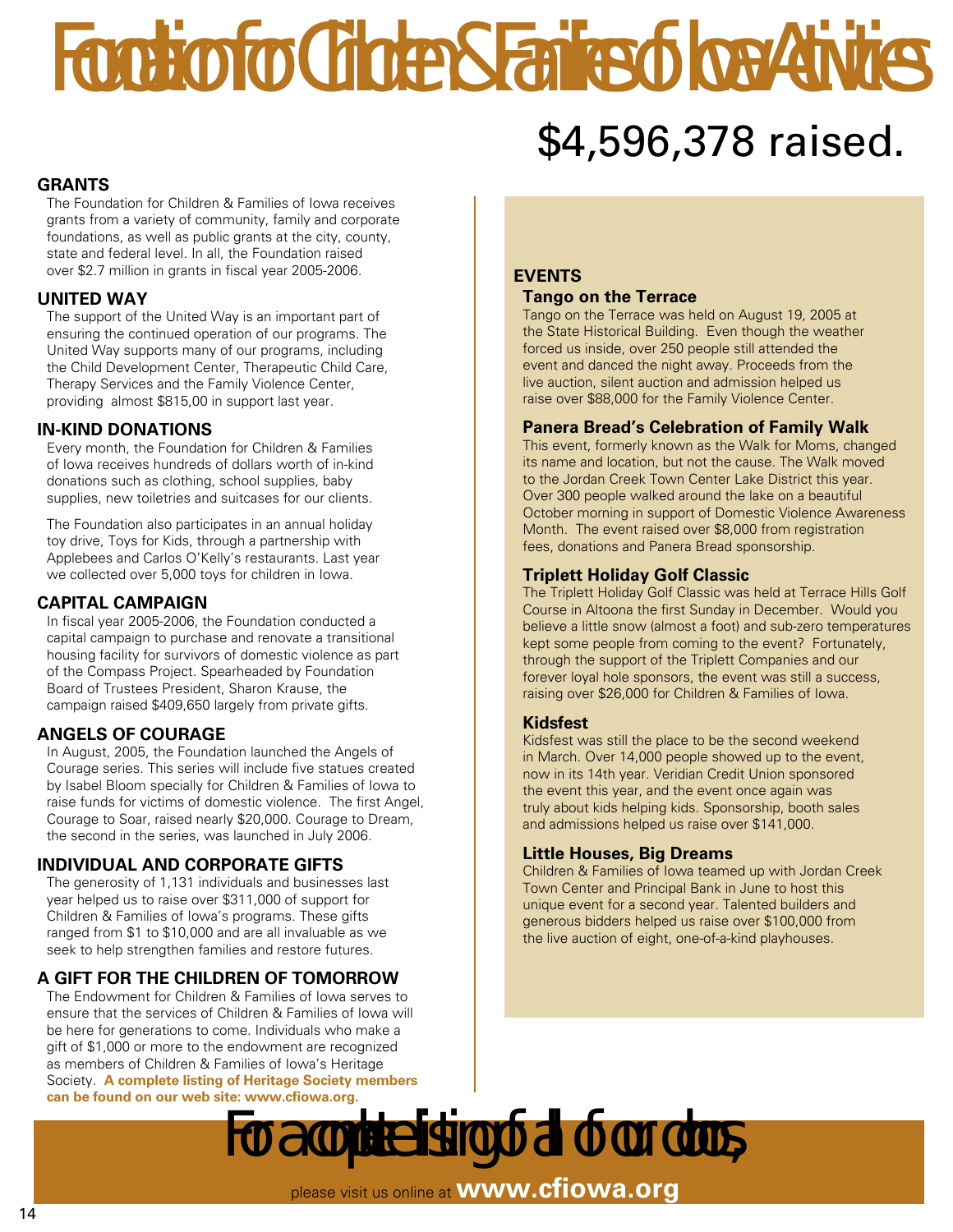

Strengthening Families. Restoring Futures.

Children & Families of Iowa is a private, statewide, nonprofit, nonsectarian human services agency that does not discriminate on the basis of race, color, creed, national origin, gender, marital status, sexual orientation, age, religion, veteran status, political belief, physical or mental disability or any other characteristic protected by law.